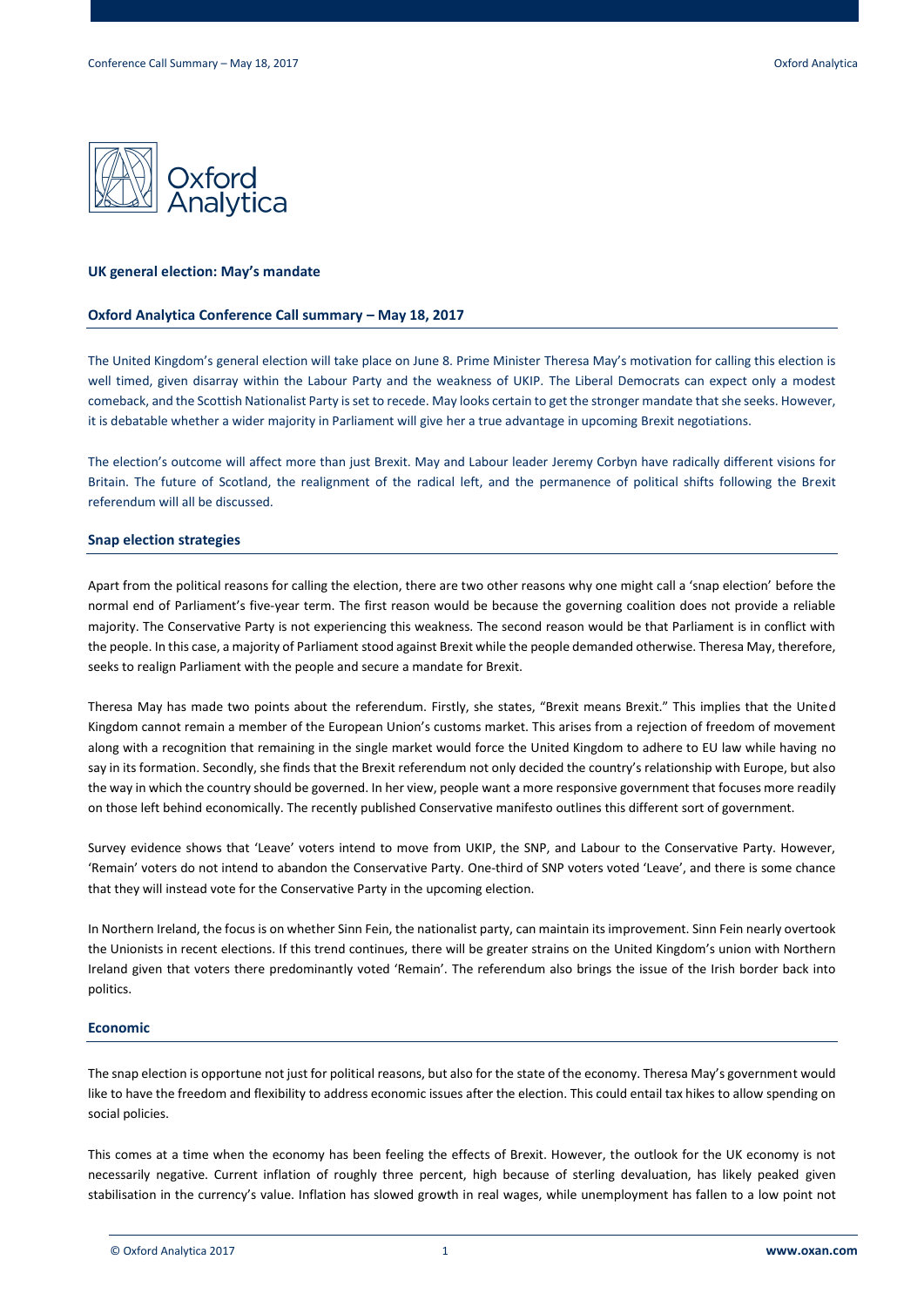seen since 1975. However, young people continue to indicate trouble finding jobs. This is partially a regional issue, as some parts of the country have not seen major growth in employment opportunities. Many recently created positions are also either part time or for low-skill work. A survey shows that UK employers find they have easy access to skilled labour and are yet to find tightness in the labour market.

Inflation numbers are expected to come down slightly while wages pick up. However, these effects may obtain by-elections in June. In response to these uncertainties, May will want to emphasise flexibility and pushing through funding for social policies in hard-hit areas. However, her efforts to make a Conservative version of socialism may not ring clearly. Brexit and the issue of potential tax rises will be the main focuses for voters.

## **Brexit dimensions**

The rest of the European Union dismisses the idea that a stronger majority in the UK Parliament will put Theresa May in a stronger position for Brexit. Instead, they see this as a more practical legal process. The likely new Conservative MPs voted for Brexit and have been outspokenly pro-Brexit. This means that there may be more members of Parliament who want a 'hard Brexit'. The party's written manifesto, promising that no deal is better than a bad deal, will also constrain upcoming negotiations. A popular mandate could be seen as approval for walking away from negotiations with the European Union. However, it is still more likely than not that a deal will be reached.

EU ministers will meet next week to establish their basis for Brexit negotiations. The context of an election campaign in the United Kingdom could complicate this start. EU ministers will focus on a divorce bill to settle accounts, the rights of EU citizens in the UK, and the sensitive border between the Republic of Ireland and Northern Ireland. UK Brexit Minister David Davis does not agree with this basis for negotiations, seeking to focus on citizens' rights first. A Conservative Party with a stronger mandate for Brexit will not necessarily improve the United Kingdom's negotiating position in these regards.

On the EU side, the new French President Emmanuel Macron strongly supports the European Union. Angela Merkel has also stated explicitly that if the United Kingdom were to restrict freedom of movement, the European Union would respond with similar restrictions.

# **Q & A Session**

#### **Parties' gains and losses**

The Conservatives are looking to make gains in the Midlands and the North West, which form typical marginal seats. The Conservative Party may even make gains in marginal seats in London. In the non-industrialized areas of Scotland such as Aberdeenshire and Perthshire, the Conservative Party may also make gains. The party may also hold regions in Wales and England's south-west, where many favoured Brexit. The Liberal Democrats may win prosperous suburbs around London such as Twickenham and university towns such as Oxford and Cambridge which voted for Remain. This will present a respectable handful of seats, though there will be no large breakthrough. The SNP may be past its peak and will lose seats to Conservatives and Liberal Democrats. This result would blunt the call for a second referendum on Scottish independence.

Labour will take heavy losses. A success for Jeremy Corbyn and the Labour Party would amount to roughly 200 seats. Polls have historically overestimated support for Labour, and support is more likely to go down than up in the elections. Many previously safe Labour seats have been challenged by UKIP and may subsequently end up under Conservative control.

## **UKIP health**

In this election, the UKIP vote is swinging toward the Conservative Party. However, it is too early to say that the party has been defeated. UKIP could recover by criticising the Conservatives on immigration policies resulting from negotiations with the European Union.

### **Labour members becomes Conservative**